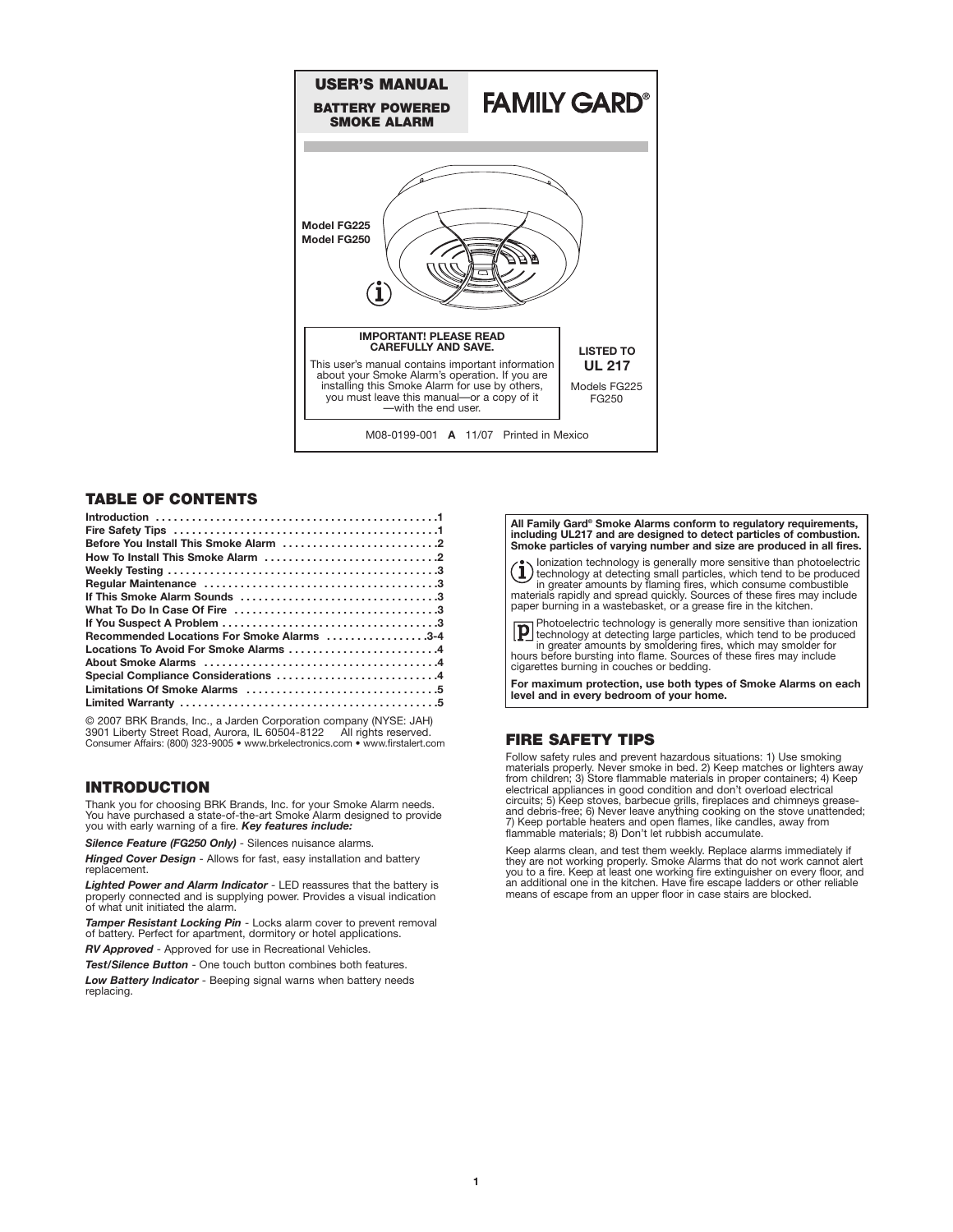# **BEFORE YOU INSTALL THIS SMOKE ALARM**

**IMPORTANT!** Read "Recommended Locations for Smoke Alarms" and "Locations to Avoid for Smoke Alarms" before beginning. This unit monitors the air, and when smoke reaches its sensing chamber, it alarms. It can give you more time to escape before fire spreads. This unit can ONLY give an early warning of developing fires if it is installed, maintained and located where smoke can reach it, and where all residents can hear it, as described in this manual. This unit will not sense gas, heat, or flame. It cannot prevent or extinguish fires.

## **Understand The Different Type of Smoke Alarms**

Battery powered or electrical? Different Smoke Alarms provide different types of protection. See "About Smoke Alarms" for details.

## **Know Where To Install Your Smoke Alarms**

Fire Safety Professionals recommend at least one Smoke Alarm on every level of your home, in every bedroom, and in every bedroom hallway or separate sleeping area. See "Recommended Locations For Smoke Alarms" and "Locations To Avoid For Smoke Alarms" for details.

## **Know What Smoke Alarms Can and Can't Do**

A Smoke Alarm can help alert you to fire, giving you precious time to escape. It can only sound an alarm once smoke reaches the sensor. See "Limitations of Smoke Alarms" for details.

#### **Check Your Local Building Codes**

This Smoke Alarm is designed to be used in a typical single-family home. It alone will not meet requirements for boarding houses, apartment buildings, hotels or motels. See "Special Compliance Considerations" for details.

## **AWARNING!**

- **This unit will not alert hearing impaired residents. It is recom-mended that you install special units which use devices like flashing strobe lights to alert hearing impaired residents.**
- **• Do not connect this unit to any other alarm or auxiliary device. It is a single-station unit that cannot be linked to other devices. Connecting anything else to this unit may prevent it from working properly.**
- **• Unit will not operate without battery power. The Smoke Alarm cannot work until you install the battery in the correct position (Match "+" to "+" and "-" to "-").**
- **This Smoke Alarm has a battery guard which prevents it from closing unless a battery is installed. This warns you the unit will not operate without a battery.**

## **ACAUTION!**

- **• Do not install this unit over an electrical junction box. Air currents around junction boxes can prevent smoke from reaching the sensing chambers and prevent the unit from alarming. Only AC powered units are intended for installation over junction boxes.**
- **• Do not stand too close to the unit when the alarm is sounding. It is loud to wake you in an emergency. Exposure to the horn at close range may harm your hearing.**
- **• Do not paint over the unit. Paint may clog the openings to the sensing chambers and prevent the unit from operating properly.**

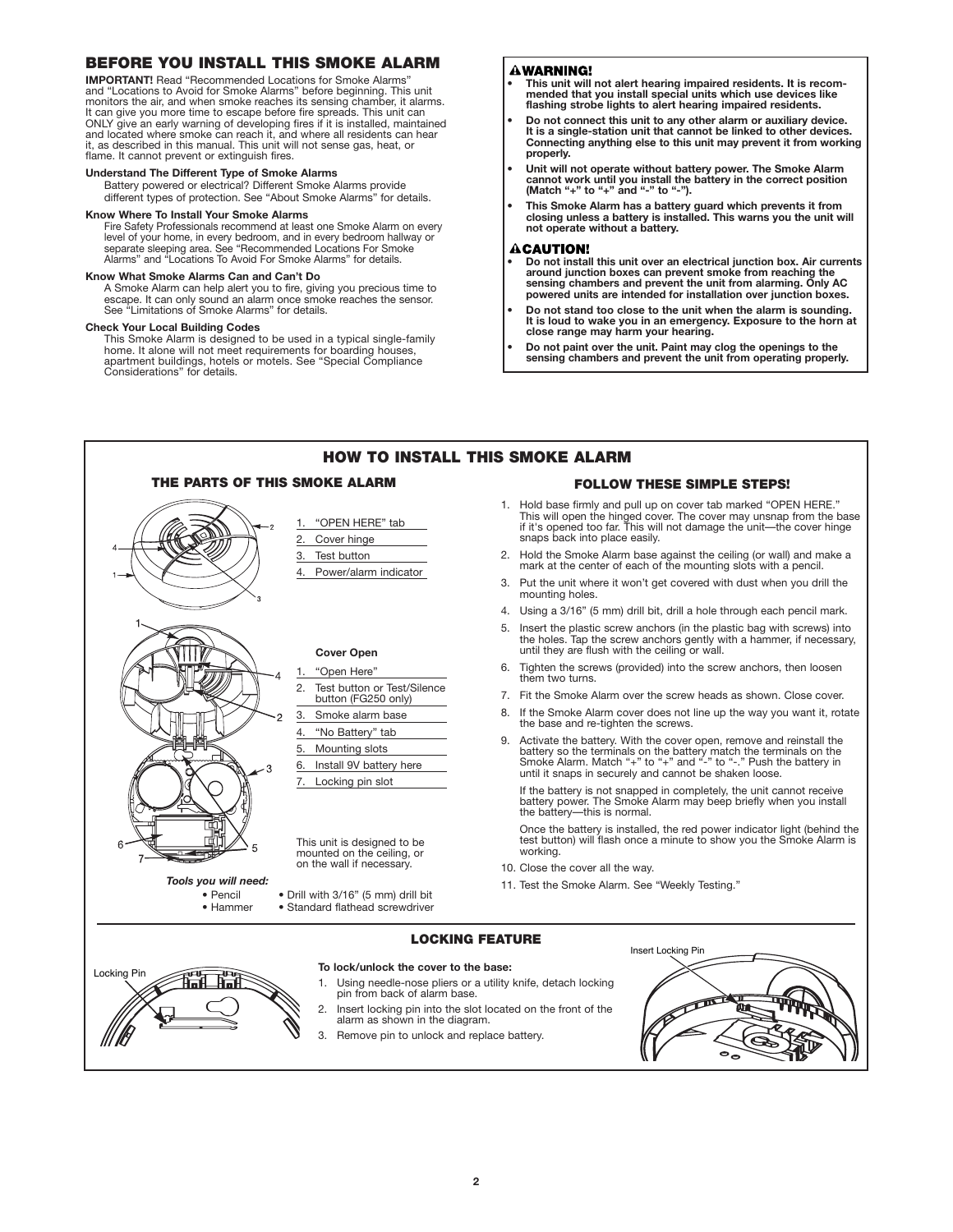# **WEEKLY TESTING**

## **AWARNING!**

- **• NEVER use an open flame of any kind to test this unit. You might accidentally damage or set fire to the unit or to your home. The built-in test switch accurately tests the unit's operation as required by Underwriters Laboratories, Inc. (UL).**
- **• If the Alarm ever fails to test properly, replace it immediately. Products under warranty may be returned to the manufacturer for replacement. See "Limited Warranty" for details.**

#### **ACAUTION!**

**DO NOT stand close to the alarm when the horn is sounding. Exposure at close range may be harmful to your hearing. When testing, step away when horn starts sounding.**

**It is important to test this unit every week to make sure it is working properly.** Using the test button is the recommended way to test this Smoke Alarm. Press and hold the test button on the cover of the unit until the alarm sounds (the unit may continue to alarm for a few seconds after you release the button). If it does not alarm, make sure the unit is receiving<br>power and test it again. If it still does not alarm, replace it immediately.<br>During testing you will hear a loud, repeating horn pattern: 3 bee 3 beeps, pause; and the Red LED will flash rapidly.

# **REGULAR MAINTENANCE**

This unit has been designed to be as maintenance free as possible, but there are a few simple things you must do to keep it working properly.

#### **WARNING!**

**Use only the replacement batteries listed below. The unit may not operate properly with other batteries. Never use rechargeable batteries since they may not provide a constant charge.**

- Test it at least once a week.
- Clean the Smoke Alarm at least once a month; gently vacuum the outside of the Smoke Alarm using your household vacuum's soft brush attachment. Test the Smoke Alarm. Never use water, cleaners or solvents since they may damage the unit.
- If the Smoke Alarm becomes contaminated by excessive dirt, dust and/or grime, and cannot be cleaned to avoid unwanted alarms, replace the unit immediately.
- Relocate the unit if it sounds frequent unwanted alarms. See "Locations to Avoid for Smoke Alarms" for details.
- When the battery becomes weak, the Smoke Alarm unit will "chirp" about once a minute (the low battery warning). This low battery warning<br>should last 7 days, but you should replace the battery immediately to<br>continue your protection. **Note:** If locking pin is engaged see "Locking Feature" section for unlocking instructions.

#### **Choosing a replacement battery:**

Your Smoke Alarm requires one standard 9V battery. The following<br>batteries are acceptable as replacements: Duracell #MN1604, (Ultra)<br>#MX1604; Eveready (Energizer) #522. You may also use a Lithium battery like the Ultralife U9VL-J for longer service life between battery changes. **These batteries are available at many local retail stores.**

## **IMPORTANT!**

Actual service life depends on the Smoke Alarm and the environment in which it is installed. All the batteries specified above are acceptable replacement batteries for this unit. Regardless of the manufacturer's suggested battery life, you MUST replace the battery immediately once the unit starts "chirping" (the "low battery warning").

# **IF THIS SMOKE ALARM SOUNDS**

# **RESPONDING TO AN ALARM**

**During an alarm, you will hear a loud, repeating horn pattern: 3 beeps, pause, 3 beeps, pause; and the Red LED will flash rapidly.**

## **AWARNING!**

- **If the unit alarms and you are not testing the unit, it is warning you of a potentially dangerous situation that requires your immediate attention. NEVER ignore any alarm. Ignoring the alarm may result in injury or death.**
- **Never remove the batteries from a battery operated Smoke Alarm to stop an unwanted alarm (caused by cooking smoke, etc.). Removing batteries disables the alarm so it cannot sense smoke, and removes your protection. Instead open a window or fan the smoke away from the unit. The alarm will reset automatically.**
- **• If the unit alarms get everyone out of the house immediately.**

## **WHAT TO DO IN CASE OF FIRE**

- Don't panic; stay calm. Follow your family escape plan.
- Get out of the house as quickly as possible. Don't stop to get dressed or collect anything.
- Feel doors with the back of your hand before opening them. If a door is cool, open it slowly. Don't open a hot door. Keep doors and windows closed, unless you must escape through them.
- Cover your nose and mouth with a cloth (preferably damp). Take short, shallow breaths.

*Continued...*

## *WHAT TO DO IN CASE OF FIRE, Continued*

• Meet at your planned meeting place outside your home, and do a head count to make sure everybody got out safely.

- Call the Fire Department as soon as possible from outside. Give your address, then your name.
- Never go back inside a burning building for any reason.
- Contact your Fire Department for ideas on making your home safer. **AWARNING!**

**Alarms have various limitations. See "Limitations of Smoke Alarms" for details.**

# **IF YOU SUSPECT A PROBLEM**

Smoke Alarms may not operate properly because of dead, missing or weak batteries, a build-up of dirt, dust or grease on the Smoke Alarm<br>cover, or installation in an improper location. Clean the Smoke Alarm as<br>described in "Regular Maintenance," and install a fresh battery, then test the Smoke Alarm again. If it fails to test properly when you use the test button, or if the problem persists, replace the Smoke Alarm immediately.

- **If you hear a "chirp" once a minute, replace the battery.**
- **If you experience frequent non-emergency alarms (like those caused by cooking smoke), try relocating the Smoke Alarm.**
- **• If the alarm sounds when no smoke is visible, try cleaning or relocating the Smoke Alarm. The cover may be dirty.**
- **• If the alarm does not sound during testing, try installing a new battery, and make sure it is snapped in securely.**

# Do not try fixing the alarm yourself – this will void your

If the Smoke Alarm is still not operating properly, and it is still under warranty, please see "How to Obtain Warranty Service" below.

## **RECOMMENDED LOCATIONS FOR SMOKE ALARMS Installing Smoke Alarms in Single-Family Residences**

The National Fire Protection Association (NFPA), recommends one Smoke Alarm on every floor, in every sleeping area, and in every bedroom. In new<br>construction, the Smoke Alarms must be AC powered and interconnected.<br>See "Agency Placement Recommendations" for details. For additional coverage, it is recommended that you install a Smoke Alarm in all rooms, halls, storage areas, finished attics, and basements, where temperatures normally remain between 40˚ F (4˚C) and 100˚ F (38˚C). Make sure no door or other obstruction could keep smoke from reaching the Smoke Alarms.

## **More specifically, install Smoke Alarms:**

- On every level of your home, including finished attics and basements. • Inside every bedroom, especially if people sleep with the door partly
- or completely closed.
- In the hall near every sleeping area. If your home has multiple sleeping areas, install a unit in each. If a hall is more than 40 feet long (12 meters), install a unit at each end.
- At the top of the first-to-second floor stairway, and at bottom of the basement stairway.

#### **IMPORTANT!**

Specific requirements for Smoke Alarm installation vary from state to state and from region to region. Check with your local Fire Department for current requirements in your area. **It is recommended AC or AC/DC units be interconnected for added protection.**



## **INSTALLING SMOKE ALARMS IN MOBILE HOMES & RVS**

For minimum security install one Smoke Alarm as close to each sleeping area as possible. For more security, put one unit in each room. Many older mobile homes (especially those built before 1978) have little or no insulation. If your mobile home is not well insulated, or if you are unsure of the amount of insulation, it is important to install units on inside walls only. Smoke Alarms should be installed where temperatures normally remain between 40˚ F (4˚ C) and 100˚ F (38˚ C). **WARNING: Test units used in RVs after the vehicle has been in storage, before every trip, and once a week while in use. Failure to test units used in RVs as described may remove your protection.**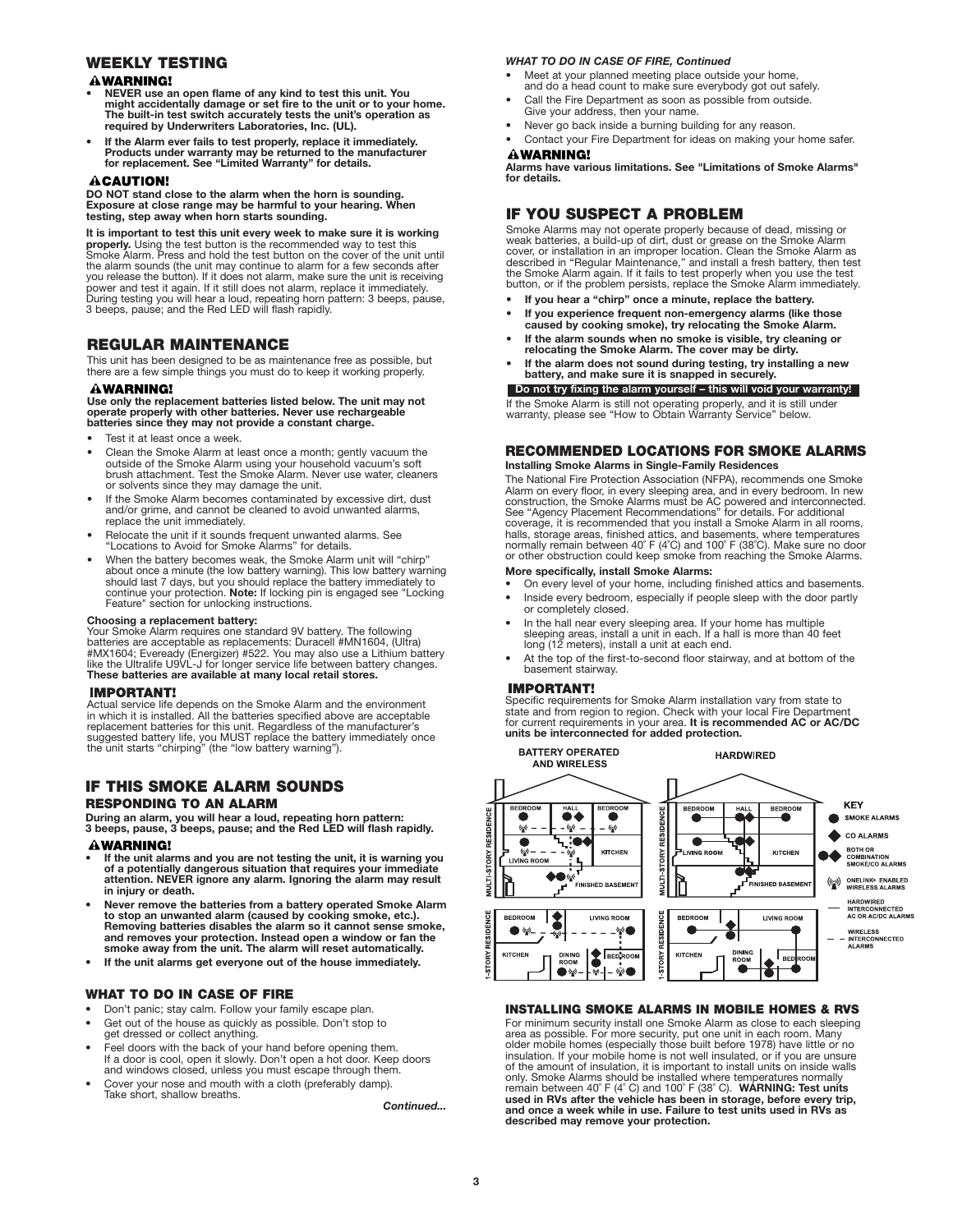## **AGENCY PLACEMENT RECOMMENDATIONS**

#### **NFPA 72 (National Fire Code) Chapter 11**

"For your information, the National Fire Protection Association's Standard 72, reads as follows:

#### **"11.5.1 One- and Two-Family Dwelling Units."**

**"11.5.1.1 Smoke Detection.** Where required by applicable laws, codes, or standards for the specified occupancy, approved single- and multiple-station Smoke Alarms shall be installed as follows: (1) In all sleeping rooms. Exception: Smoke Alarms shall not be required in sleeping rooms in existing one- and two-family dwelling units. (2) Outside of each separate sleeping area, in immediate vicinity of the sleeping rooms. (3) On each level of the dwelling unit, including basements Exception: In existing one- and two family dwelling units, approved Smoke Alarms powered by batteries are permitted."

**"A.11.8.3 Are More Smoke Alarms Desirable?** The required number of Smoke Alarms might not provide reliable early warning protection for those areas separated by a door from the areas protected by the required Smoke Alarms. For this reason, it is recommended that the householder consider the use of additional Smoke Alarms for those areas for increased protection. The additional areas include the basement, bedrooms, dining room, furnace room, utility room, and hallways not protected by the required Smoke Alarms. The installation of Smoke Alarms in kitchens, attics (finished or unfinished), or garages is not normally recommended, as these locations occasionally experience conditions that can result in improper operation."

#### **California State Fire Marshal (CSFM)**

Early warning detection is best achieved by the installation of fire detection equipment in all rooms and areas of the household as follows: A Smoke Alarm installed in each separate sleeping area (in the vicinity, but outside bedrooms),<br>and Heat or Smoke Alarms in the living rooms, dining rooms, bedrooms,<br>kitchens, hallways, finished attics, furnace rooms, closets, utility a rooms, basements, and attached garages.

# **LOCATIONS TO AVOID FOR SMOKE ALARMS**

**For best performance, it is recommended you AVOID installing Smoke Alarms in these areas:**

- Where combustion particles are produced. Combustion particles form when<br>something burns. Areas to avoid include poorly ventilated kitchens, garages,<br>and furnace rooms. Keep units at least 20 feet (6 meters) from the sour of combustion particles (stove, furnace, water heater, space heater) if possible. In areas where a 20-foot (6 m) distance is not possible – in modular, mobile, or smaller homes, for example – it is recommended the Smoke<br>Alarm be placed as far from these fuel-burning sources as possible. The<br>placement recommendations are intended to keep these Alarms at a<br>reasonable distan alarms. Unwanted alarms can occur if a Smoke Alarm is placed directly next to a fuel-burning source. Ventilate these areas as much as possible.
- In air streams near kitchens. Air currents can draw cooking smoke into the sensing chamber of a Smoke Alarm near the kitchen.
- In very damp, humid or steamy areas, or directly near bathrooms with showers. Keep units at least 10 feet (3 meters) away from showers, saunas, dishwashers, etc.
- Where the temperatures are regularly below 40˚ F (4˚ C) or above 100˚ F (38˚ C), including unheated buildings, outdoor rooms, porches, or unfinished attics or basements.
- In very dusty, dirty, or greasy areas. Do not install a Smoke Alarm directly over the stove or range. Keep laundry room Smoke Alarms free of dust or lint.
- Near fresh air vents, ceiling fans, or in very drafty areas. Drafts can blow smoke away from the unit, preventing it from reaching the sensing chamber.
- In insect infested areas. Insects can clog openings to the sensing chamber and cause unwanted alarms.
- Less than 12 inches (305mm) away from fluorescent lights. Electrical "noise" can interfere with the sensor.
- In "dead air" spaces. "Dead air" spaces may prevent smoke from reaching the Smoke Alarm.

#### **Avoiding Dead Air Spaces**

"Dead air" spaces may prevent smoke from reaching the Smoke Alarm. To avoid dead air spaces, follow the installation recommendations below.

**On ceilings,** install Smoke Alarms as close to the center of the ceiling as possible. If this is not possible, install the Smoke Alarm at least 4 inches (102 mm) from the wall or corner.

**For wall mounting** (if allowed by building codes), the top edge of Smoke Alarms should be placed between 4 inches (102 mm) and 12 inches (305 mm) from the wall/ceiling line, below typical "dead air" spaces.

**On a peaked, gabled, or cathedral ceiling,** install the first Smoke Alarm within<br>3 feet (0.9 meters) of the peak of the ceiling, measured horizontally. Additional<br>Smoke Alarms may be required depending on the length, angl peaked ceilings.

## **ABOUT SMOKE ALARMS**

**Battery (DC) operated Smoke Alarms:** Provide protection even when electricity<br>fails, provided the batteries are fresh and correctly installed. Units are easy to<br>install, and do not require professional installation. Howev interconnected functionality.

**AC powered Smoke Alarms:** Can be interconnected so if one unit senses<br>smoke, all units alarm. They do not operate if electricity fails.<br>**AC with battery (DC) back-up:** will operate if electricity fails, provided the<br>batte by a qualified electrician.

**Wireless Interconnected Alarms:** Offer the same interconnected functionality as with hardwired alarms, without wires. Units are easy to install and do not require professional installation. They provide protection even when electricity fails, provided the batteries are fresh and correctly installed.

**Smoke Alarms for Solar or Wind Energy users and battery backup power** systems: AC powered Smoke Alarms should only be operated with true or pure<br>sine wave inverters. Operating this Smoke Alarm with most battery-powered<br>UPS (uninterruptible power supply) products or square wave or "quasi sine

**Smoke Alarms for the hearing impaired:** Special purpose Smoke Alarms<br>should be installed for the hearing impaired. They include a visual alarm and<br>an audible alarm horn, and meet the requirements of the Americans With Disabilities Act. Can be interconnected so if one unit senses smoke, all units alarm.

**Smoke alarms are not to be used with detector guards** unless the combination has been evaluated and found suitable for that purpose.

All these Smoke Alarms are designed to provide early warning of fires if located,<br>installed and cared for as described in the user's manual, and if smoke reaches<br>them. If you are unsure which type of Smoke Alarm to install Alarm Code) and NFPA 101 (Life Safety Code). National Fire Protection Association, One Batterymarch Park, Quincy, MA 02269-9101. Local building codes may also require specific units in new construction or in different areas of the home.

## **SPECIAL COMPLIANCE CONSIDERATIONS AWARNING!**

This Smoke Alarm alone is not a suitable substitute for complete fire detection systems in places housing many people—like apartment buildings, condominiums, hotels, motels, dormitories, hospitals, long-term health care facilities, nursing homes, day care facilities, or group homes of any kind—even if they were once single-family homes. It is not a suitable substitute for complete fire detection systems in warehouses, industrial facilities, commercial buildings, and special-purpose non-residential buildings which require special fire detection and alarm systems. Depending on the building codes in your area, this Smoke Alarm may be used to provide additional protection in these facilities.

#### **The following information applies to all four building types below:**

In new construction, most building codes require the use of AC or AC/DC powered Smoke Alarms only. In existing construction, AC, AC/DC, or DC<br>powered Smoke Alarms can be used as specified by local building codes.<br>Refer to NFPA 72 (National Fire Alarm Code) and NFPA 101 (Life Safety Code), local building codes, or consult your Fire Department for detailed fire protection requirements in buildings not defined as "households."

#### **1. Single-Family Residence:**

Single family home, townhouse. It is recommended Smoke Alarms be installed on every level of the home, in every bedroom, and in each bedroom hallway.

#### **2. Multi-Family or Mixed Occupant Residence:**

Apartment building, condominium. This Smoke Alarm is suitable for use in individual apartments or condos, provided a primary fire detection system already exists to meet fire detection requirements in common areas like lobbies, hallways, or porches. Using this Smoke Alarm in common areas may not provide sufficient warning to all residents or meet local fire protection ordinances/regulations.

## **3. Institutions:**

Hospitals, day care facilities, long-term health care facilities. This Smoke Alarm is suitable for use in individual patient sleeping/resident rooms, provided a primary fire detection system already exists to meet fire detection requirements in common areas like lobbies, hallways, or porches. Using this Smoke Alarm in common areas may not provide sufficient warning to all residents or meet local fire protection ordinances/regulations.

#### **4. Hotels and Motels:**

Also boarding houses and dormitories. This Smoke Alarm is suitable for use inside individual sleeping/resident rooms, provided a primary fire<br>detection system already exists to meet fire detection requirements in<br>common areas like lobbies, hallways, or porches. Using this Smoke Alarm in common areas may not provide sufficient warning to all residents or meet local fire protection ordinances/regulations.